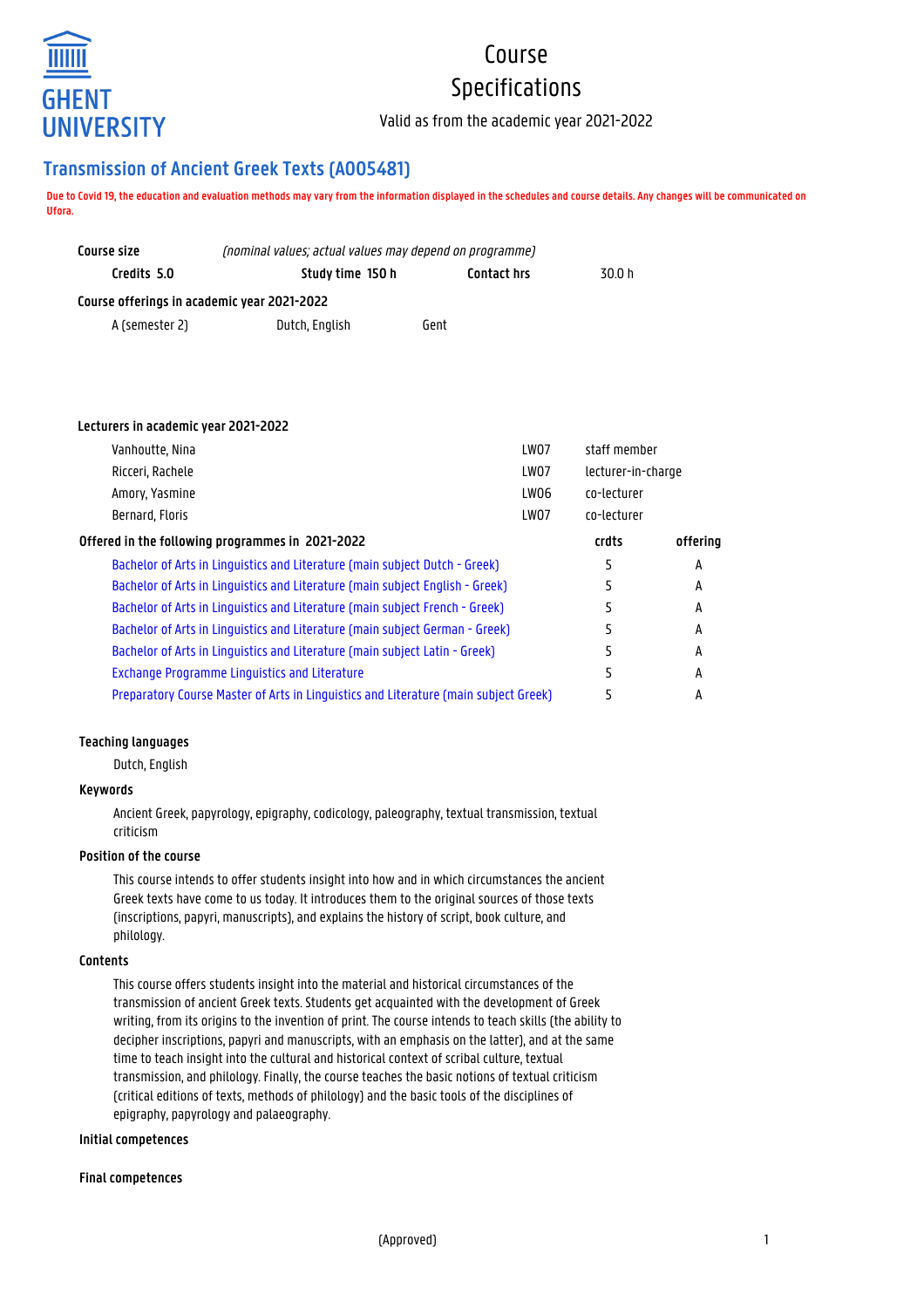- 1 To read the original sources of ancient Greek texts (inscriptions, papyri, manuscripts), and to transcribe them in a methodologically correct way
- 2 Situate Greek inscriptions, papyri and manuscripts (chronologically, historically and culturally) on the basis of their external features and writing style
- 3 To know the intellectual and cultural developments that influenced the ancient and medieval transmission and study of texts
- 4 To be acquainted with the ancient and medieval material features of textual transmission (writing tools, material features of papyrus and manuscript, and roll and codex).
- 5 To distinguish, identify, date, and situate the diverse styles and phases in the development of Greek writing
- 6 To use the most important paper and digital tools for the study of Greek inscriptions, papyri, and manuscripts.
- 7 To be acquainted with the methods of scientific critical editions of ancient Greek texts.

### **Conditions for credit contract**

Access to this course unit via a credit contract is unrestricted: the student takes into consideration the conditions mentioned in 'Starting Competences'

### Conditions for exam contract

Access to this course unit via an exam contract is unrestricted

### **Teaching methods**

Lecture, seminar: coached exercises

### **Extra information on the teaching methods**

- Lecture: 15 h. Introduction, explanation, and presentation.
- Seminar: 15h. Coached exercises: Students read and transcribe textual fragments themselves, guided by the teacher.

### **Learning materials and price**

- Syllabus
- Visual material (reproductions) on digital learning platform
- Presentations of theoretical parts (wth many examples) on digital learning platform
- Corrections of in-class coached exercises and assignments

### **References**

### **Course content-related study coaching**

- In-class discussion of assignments with attention for common problems (also corrections • available)
- Individual coaching during in-class exercises
- Personal appointment possible

### **Evaluation methods**

end-of-term evaluation and continuous assessment

### **Examination methods in case of periodic evaluation during the first examination period**

Written examination

### **Examination methods in case of periodic evaluation during the second examination period**

Written examination

### **Examination methods in case of permanent evaluation**

### **Assignment**

### **Possibilities of retake in case of permanent evaluation**

examination during the second examination period is not possible

### **Extra information on the examination methods**

- Written exam: open questions about theoretical parts, and exercises testing reading and • transcription skills.
- Assignment: Regular assignment where students retrieve, read, and transcribe fragments from the original sources

### **Calculation of the examination mark**

- 50% written exam
- 50% assignments

### **Facilities for Working Students**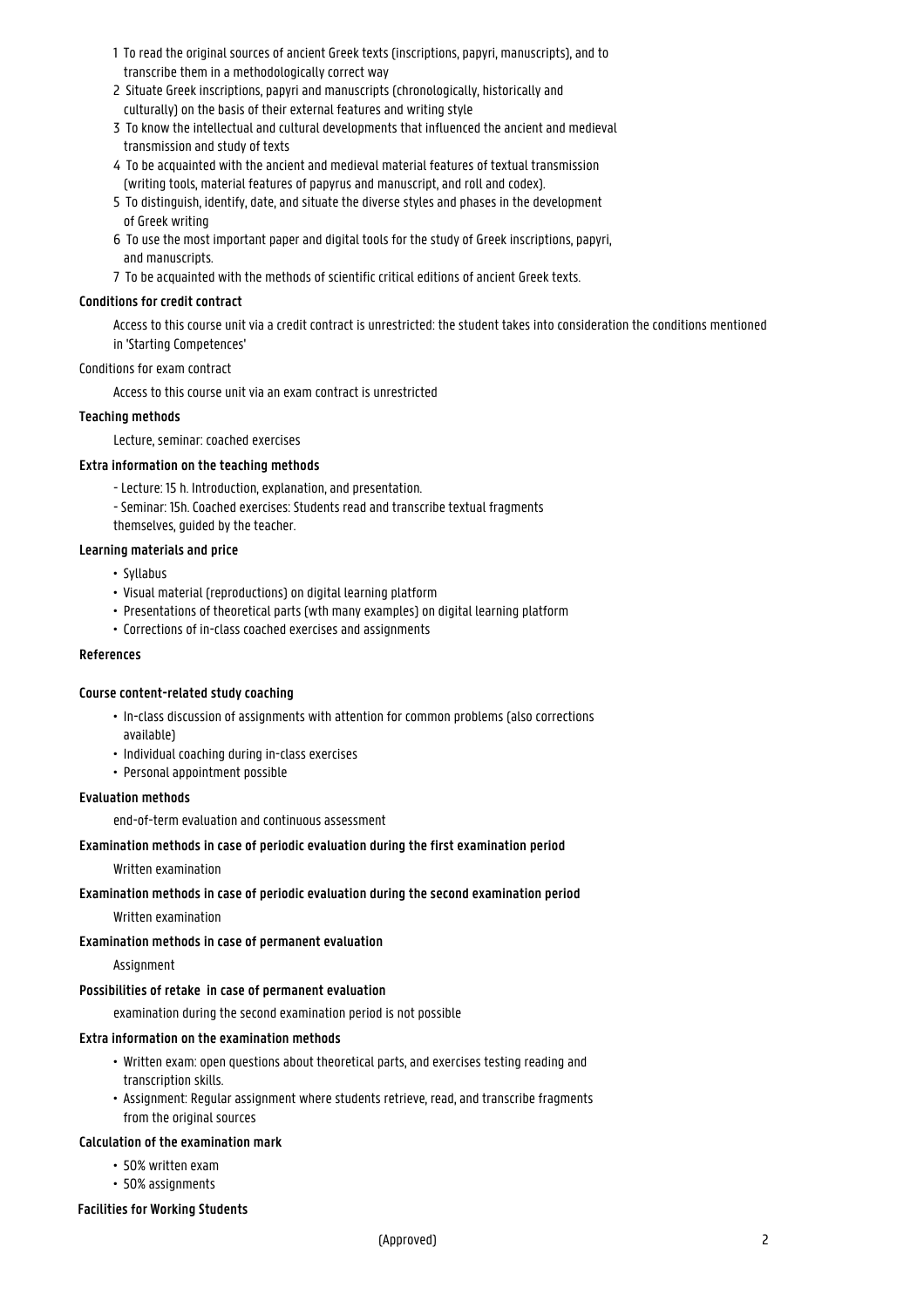• Possible exemption from attendance with an alternative assignment after consultation with the lecturer

| Course size                                 | (nominal values; actual values may depend on programme) |                    |        |  |
|---------------------------------------------|---------------------------------------------------------|--------------------|--------|--|
| Credits 5.0                                 | Study time 150 h                                        | <b>Contact hrs</b> | 30.0 h |  |
| Course offerings in academic year 2021-2022 |                                                         |                    |        |  |

### **Lecturers in academic year 2021-2022**

| Vanhoutte, Nina                                                                      | LW07 | staff member       |          |
|--------------------------------------------------------------------------------------|------|--------------------|----------|
| Ricceri, Rachele                                                                     | LW07 | lecturer-in-charge |          |
| Amory, Yasmine                                                                       | LW06 | co-lecturer        |          |
| Bernard, Floris                                                                      | LW07 | co-lecturer        |          |
| Offered in the following programmes in 2021-2022                                     |      | crdts              | offering |
| Bachelor of Arts in Linguistics and Literature (main subject Dutch - Greek)          |      | ב                  | А        |
| Bachelor of Arts in Linguistics and Literature (main subject English - Greek)        |      | 5                  | A        |
| Bachelor of Arts in Linguistics and Literature (main subject French - Greek)         |      |                    | A        |
| Bachelor of Arts in Linguistics and Literature (main subject German - Greek)         |      | 5                  | А        |
| Bachelor of Arts in Linguistics and Literature (main subject Latin - Greek)          |      | ּר                 | A        |
| <b>Exchange Programme Linguistics and Literature</b>                                 |      |                    | A        |
| Preparatory Course Master of Arts in Linguistics and Literature (main subject Greek) |      |                    | А        |

### **Teaching languages**

Dutch, English

### **Keywords**

Ancient Greek, papyrology, epigraphy, codicology, paleography, textual transmission, textual criticism

### **Position of the course**

This course intends to offer students insight into how and in which circumstances the ancient Greek texts have come to us today. It introduces them to the original sources of those texts (inscriptions, papyri, manuscripts), and explains the history of script, book culture, and philology.

### **Contents**

This course offers students insight into the material and historical circumstances of the transmission of ancient Greek texts. Students get acquainted with the development of Greek writing, from its origins to the invention of print. The course intends to teach skills (the ability to decipher inscriptions, papyri and manuscripts, with an emphasis on the latter), and at the same time to teach insight into the cultural and historical context of scribal culture, textual transmission, and philology. Finally, the course teaches the basic notions of textual criticism (critical editions of texts, methods of philology) and the basic tools of the disciplines of epigraphy, papyrology and palaeography.

### **Initial competences**

### **Final competences**

- 1 To read the original sources of ancient Greek texts (inscriptions, papyri, manuscripts), and to transcribe them in a methodologically correct way
- 2 Situate Greek inscriptions, papyri and manuscripts (chronologically, historically and culturally) on the basis of their external features and writing style
- 3 To know the intellectual and cultural developments that influenced the ancient and medieval transmission and study of texts
- 4 To be acquainted with the ancient and medieval material features of textual transmission